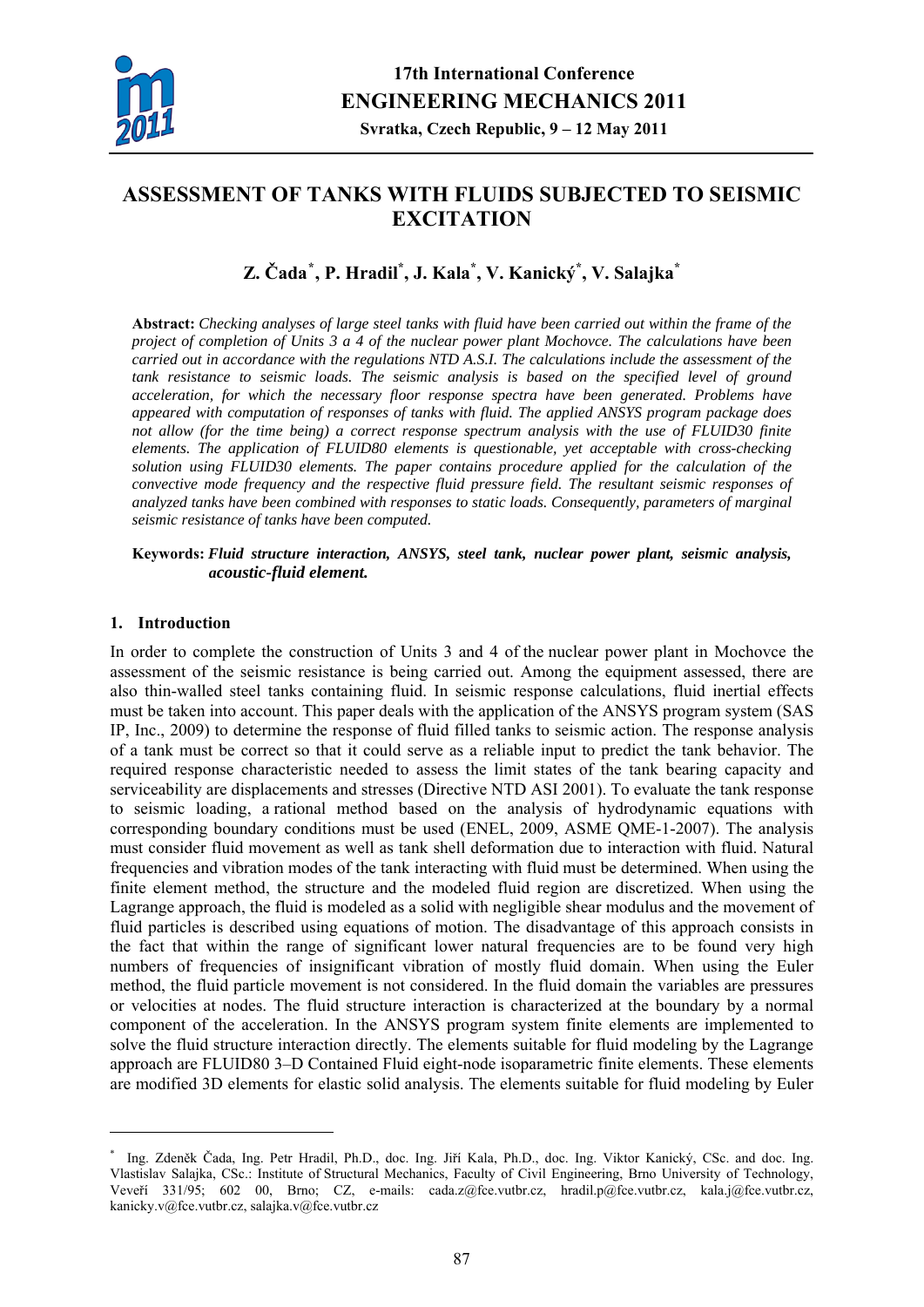approach are FLUID30 3–D Acoustic Fluid eight-node isoparametric finite elements. The approach according to Euler is based on the Helmholtz acoustic (Kinsler, L. E. & Frey, A. R., 1962).

## **2. Testing computations**

## **2.1. Computation models**

Several computations have been carried out to test the optimum procedure of the modal analysis of the tank containing fluid. Two computation models have been used in order to analyze the effects of the choice of the type, shape and size of finite elements:

- *Model A* vertical cylindrical steel tank with fluid. The model has been used to analyze the effects of changing the following characteristics: tank diameter, tank height, shell thickness, element mesh density, type and formulation of elements, shape of elements.
- *Model B* vertical cylindrical thin-walled fluid containing steel tank with heavy roof supported by a central column. The model has been used to analyze the effects of changing the type and formulation of elements.

## **2.2. Convective type of the fluid vibration**

The tank base seismic vibrations excite vibration of the fluid content. Vibration nodes characterized by fluid surface local level variations (fluid sloshing, convective mode vibrations) result in substantial increase of the fluid hydrodynamic pressure at the upper part of the tank shell. Using several alternatives of the model A, lowest natural frequencies of convective mode vibrations have been computed. Results have been compared with data given in Eurocode 8 (ČSN EN 1998-5, 2006). Differences up to 5% have been found. Using FLUID30 elements, convective mode natural frequencies and corresponding pressure fields have been readily computed. No effects of shapes of elements have been observed. The application of FLUID80 element offers same advantages, e.g. direct computation of displacements. However, it has been concluded, that the only acceptable shape of the FLUID80 element for reliable computations is a shape close to cube. When computing the first sloshing vibration mode, shift of the frequency spectrum must be applied.

## **2.3. Impulsive type of vibration of fluid interacting with the structure**

Impulsive type vibration of the fluid content interacting with the structure has been analyzed at the model A, using both FLUID30 and FLUID80 elements with various sizes and shapes. For a selected mode (e. q. tank first bending node), when decreasing the size of elements, the computed frequencies converge to the same frequency. The frequency value at FLUID30 elements converges smoothly and the rate of convergence is higher. Consequently, with a given mesh, FLUID30 elements provide natural frequencies with a higher accuracy, than FLUID80 elements. Modal analysis of two variants of the model B has been carried out, using formulations (settings) of both FLUID30 and FLUID80 elements available in the ANSYS program. The values of the first bending frequency of the tank have been computed and compared. However, no reliable conclusion about the optimum choice of the element setting have been obtained.

## **2.4. Impulsive mode response analysis of the tank with fluid**

The response analysis in the time domain has been carried out, using model B variants described in par. 2.3, A third variant based on the added mass concept has been analyzed, too. The model has been tuned to the first bending frequency. The acceleration of the tank base has been described using a quasi harmonic function with frequency varying with time so, that during the considered time interval the dominant tank bending mode vibration has been excited. Using the same models, response spectrum analysis has been carried out. The response spectrum has been generated using the above mentioned excitation function. Maximum response displacements obtained by direct integration have been compared with those obtained using the response spectrum analysis. The model with FLUID80 elements has shown satisfactory coincidence. The model with added mass properly tuned to the dominant natural frequency has shown satisfactory results, too. The application of the model with FLUID30 elements has not shown generally reliable results.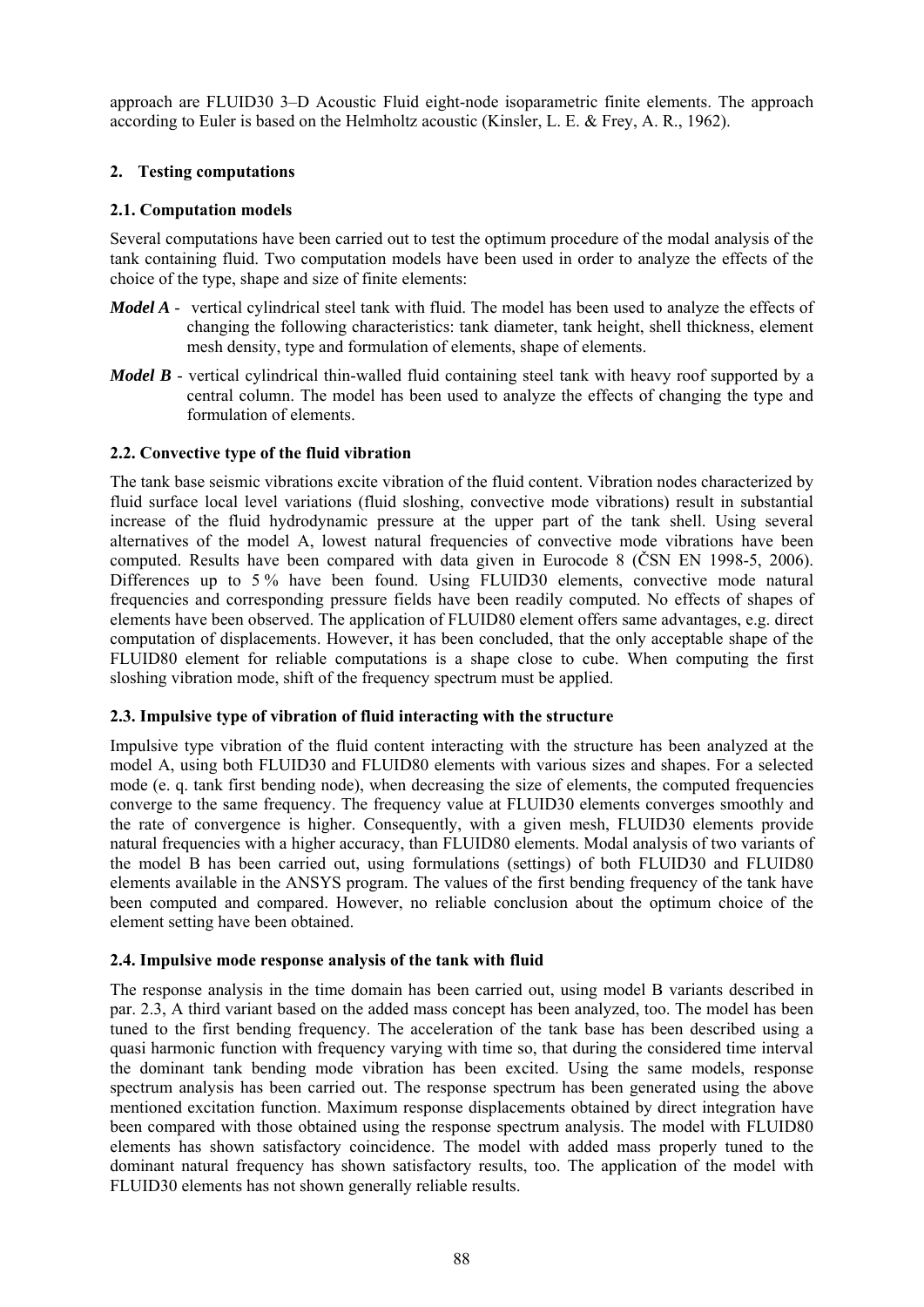#### **3. Seismic response of a selected tank for the nuclear power plant Mochovce**

#### **3.1. Computation model of the tank with fluid**

Seismic response analysis of the vertical cylindrical steel tank storing  $550 \text{ m}^3$  of active concentrate in the NPP Mochovce has served as a case problem. The computation model of the tank  $(d = 10 \text{ m})$  is shown in Fig. 1. For modeling the tank structure, mostly SHELL43 elements have been used. Two variants of the fluid domain modeling have been applied. The response spectrum analysis has been carried out using FLUD80 elements. With respect to the complexity of the structure, the fluid domain mesh differs from the structure mesh the fluid-structure interaction ensure CONTA174 and TARGE170 elements. The model with FLUID30 elements has been used for the modal analysis verification.



*Fig. 1: Tank computational model.* 

## **3.2. Seismic response analysis**

Seismic response analysis has been performed using the elastic response spectrum method. Design spectra f or two earthquake levels have been used. For the design earthquake level (SL-1), damping ratio 2 % has been considered, whereas for the maximum computational earthquake (SL-2) damping ratio of 3 % has been used (with impulsive fluid vibration modes). For convective fluid vibration modes damping ratio 0.5 % has been used. Seismic responses in both displacements and stresses have been computed for three orthogonal directions  $(x, y, z)$  and  $(z)$ . Modal responses have been combined using Complete Quadratic Combination rule (except simply added convective mode responses). Subsequently, directional response effects have been combined using factored addition rule. For the final limit state assessments, addition rule has been applied to combine the maximum seismic effects with static loads at current operation conditions. For illustration, separated resultant responses to convective and impulsive excitation are shown in Fig. 2a and Fig. 2b, respectively.